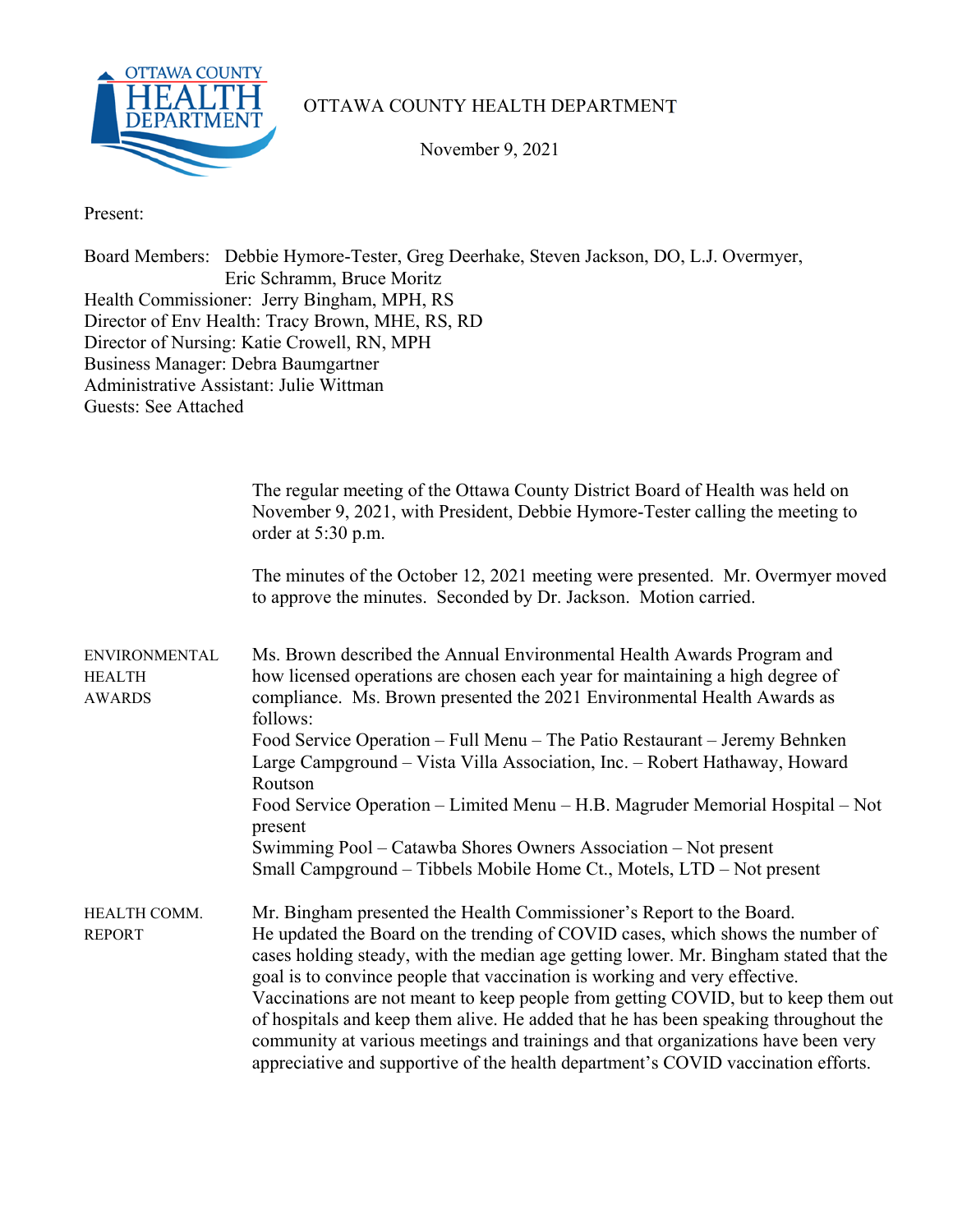|                                                                                          | There is an Executive Order that mandates vaccines for Medicare and Medicaid<br>providers' employees, however, this does not appear to affect the health department.<br>Mr. Bingham added that currently, all health department employees are vaccinated<br>and new employees are highly encouraged to become fully vaccinated if they are not<br>already.                                                                                                                                                                                                                                                                                                                                                                                                                                             |  |  |
|------------------------------------------------------------------------------------------|--------------------------------------------------------------------------------------------------------------------------------------------------------------------------------------------------------------------------------------------------------------------------------------------------------------------------------------------------------------------------------------------------------------------------------------------------------------------------------------------------------------------------------------------------------------------------------------------------------------------------------------------------------------------------------------------------------------------------------------------------------------------------------------------------------|--|--|
|                                                                                          | House Bill 463 has been introduced, which is proposed to eliminate the District<br>Advisory Council, putting health departments under the authority of the County<br>Commissioners. Mr. Bingham stated that this bill has currently stalled, however, the<br>Board should be aware of it should a letter to legislature opposing this idea be<br>necessary at a later date.                                                                                                                                                                                                                                                                                                                                                                                                                            |  |  |
| PUBLIC COMMENT                                                                           | No public in attendance.                                                                                                                                                                                                                                                                                                                                                                                                                                                                                                                                                                                                                                                                                                                                                                               |  |  |
| 2022 PROPOSED<br><b>FOOD SERVICE/RFE</b><br>FEE RESOLUTION<br>2022-01<br>(First Reading) | Ms. Brown briefly described the cost methodology used to determine the food<br>service fee changes and explained the issues COVID has presented with this process.<br>She provided the proposed food service fee schedule to the Board. Dr. Jackson moved<br>to read Resolution 2022-01 by title only. Seconded by Mr. Overmyer. Roll call vote:<br>Ms. Hymore-Tester-yes, Mr. Deerhake-yes, Dr. Jackson-yes, Mr. Schramm-yes,<br>Mr. Overmyer-yes, Mr. Moritz-yes. Motion carried. The first reading of Resolution<br>2022-01 was conducted by title only. (Attached) Mr. Deerhake moved to approve the<br>first reading. Seconded by Dr. Jackson. Roll call vote: Ms. Hymore-Tester-yes,<br>Mr. Deerhake-yes, Dr. Jackson-yes, Mr. Schramm-yes, Mr. Overmyer-yes,<br>Mr. Moritz-yes. Motion carried. |  |  |
| PERSONNEL<br>1. M Veliz-Hire                                                             | Mr. Bingham stated that Michelle Veliz, BA, has been selected to fill the Health<br>Educator/Public Information Specialist position, effective November 15, 2021.<br>Mr. Schramm moved to hire Michelle Veliz, BA, as a Health Educator/Public<br>Information Specialist. Seconded by Dr. Jackson. Motion carried.                                                                                                                                                                                                                                                                                                                                                                                                                                                                                     |  |  |
| 1. J Bihn-Hire                                                                           | Mr. Bingham stated that Joseph Bihn, MS, REHS, has been selected to fill the<br>Registered Environmental Health Specialist position, effective November 22, 2021.<br>Dr. Jackson moved to hire Joseph Bihn, MS, REHS, as a Registered Environmental<br>Health Specialist. Seconded by Mr. Deerhake. Motion carried.                                                                                                                                                                                                                                                                                                                                                                                                                                                                                    |  |  |
| <b>DIVISION REPORTS</b>                                                                  |                                                                                                                                                                                                                                                                                                                                                                                                                                                                                                                                                                                                                                                                                                                                                                                                        |  |  |
| 1. Nursing                                                                               | Ms. Crowell reported that COVID Clinics are now by appointment only instead of<br>walk-in clinics, as were previously conducted. She added that all vaccines (Moderna,<br>Pfizer, Johnson & Johnson) are offered for anyone qualified and that booster shots<br>can be a different vaccine than what the patient received for the initial doses.<br>Ms. Crowell explained that electronic charting has begun in Immunization Clinics<br>and that the transition from paper is going well. She also informed the Board that the<br>health department began hosting nursing students approximately one year ago, which<br>has been going very well.                                                                                                                                                      |  |  |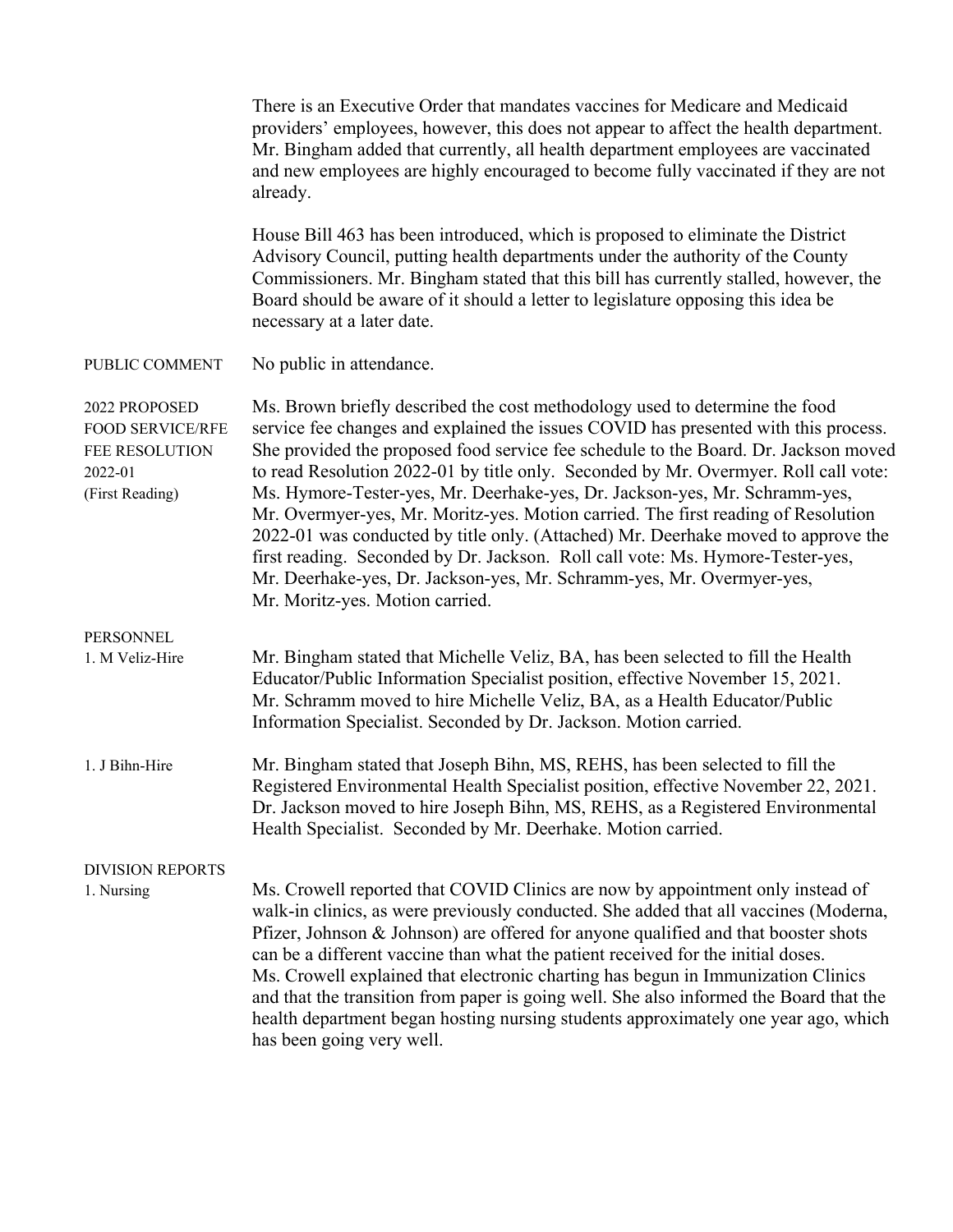| 2. Env Health                        | Ms. Brown stated that all manufactured home park inspections have been completed<br>for the year. She added that approximately \$28,000 is left in the WPCLF Program,<br>with another \$150,000 to be utilized once this money is depleted. Ms. Brown reported<br>that school inspections are underway and that her time will be spent getting the new<br>employee on board and trained.         |  |  |
|--------------------------------------|--------------------------------------------------------------------------------------------------------------------------------------------------------------------------------------------------------------------------------------------------------------------------------------------------------------------------------------------------------------------------------------------------|--|--|
| 3. Health Ed/Accred                  | Mr. Niese reported that the new Health Educator will be starting on November 15 <sup>th</sup> ,<br>and she will take over Facebook and website updating, which will give him an<br>opportunity to focus on Accreditation.                                                                                                                                                                        |  |  |
| FINANCIAL REPORT                     | Ms. Baumgartner presented the October 2021 Board of Health Financial Report.                                                                                                                                                                                                                                                                                                                     |  |  |
| <b>MEETINGS</b>                      | Mr. Deerhake moved to approve attendance at the following meeting:                                                                                                                                                                                                                                                                                                                               |  |  |
|                                      | 11/10/21<br>TMACOG Watershed – Toledo (Bingham)                                                                                                                                                                                                                                                                                                                                                  |  |  |
|                                      | Seconded by Dr. Jackson. Motion carried.                                                                                                                                                                                                                                                                                                                                                         |  |  |
| <b>BILL APPROVALS</b>                | Dr. Jackson moved to pay the bills. (Attached) Seconded by Mr. Overmyer. Motion<br>carried.                                                                                                                                                                                                                                                                                                      |  |  |
|                                      | Dr. Jackson moved to enter into Executive Session for personnel matters to consider<br>the appointment, employment, dismissal, discipline, promotion, demotion, or<br>compensation of a public employee or official. Seconded by Mr. Schramm. Roll call<br>vote: Ms. Hymore-Tester-yes, Mr. Deerhake-yes, Dr. Jackson-yes, Mr. Schramm-yes,<br>Mr. Overmyer-yes, Mr. Moritz-yes. Motion carried. |  |  |
|                                      | Dr. Jackson moved to enter into open session. Seconded by Mr. Overmyer. Motion<br>carried.                                                                                                                                                                                                                                                                                                       |  |  |
| PERS. POLICIES                       | Mr. Deerhake moved to approve the Personnel Policy Manual, with the removal of<br>the sentence in Section 3.1 that states: "If a permanent part-time employee's normally<br>scheduled work day falls on an observed holiday, the part-time employees shall be<br>compensated for their regular work day", effective January 1, 2022. Seconded by<br>Dr. Jackson. Motion carried.                 |  |  |
| 2021 SALARY<br><b>CLASSIFICATION</b> | Mr. Overmyer moved to approve the revised salary classification plan as presented.<br>(Attached) Seconded by Mr. Deerhake. Motion carried.                                                                                                                                                                                                                                                       |  |  |
| <b>SALARY</b><br><b>ADJUSTMENTS</b>  | Mr. Overmyer moved to approve wage adjustments for the following:<br>Katie Crowell, Mike Capuano, Lauren Facer, Dianne Cadigan, and Debbie<br>Baumgartner, as presented. Seconded by Mr. Schramm. Motion carried.                                                                                                                                                                                |  |  |
| <b>2022 WAGE</b><br><b>INCREASE</b>  | Dr. Jackson moved to approve a 3% salary increase for all eligible health department<br>employees (employed by the Ottawa County Health Department for one year),<br>effective December 19, 2021. Seconded by Mr. Deerhake. Motion carried.                                                                                                                                                      |  |  |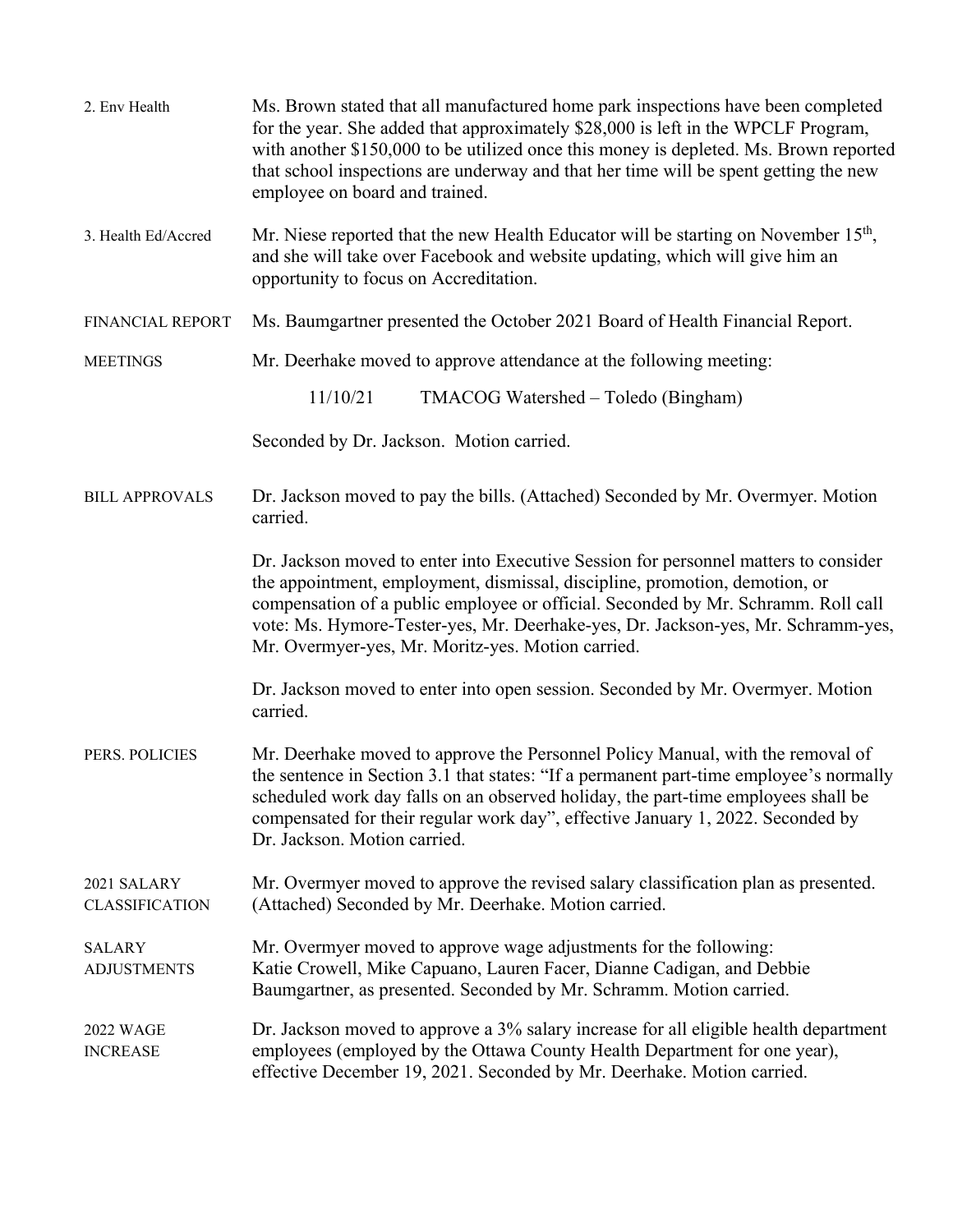Being no further business, the meeting was adjourned.

Respectfully Submitted,

Gerald W. Bingham, MPH, RS<br>
Board President<br>
Board President Health Commissioner Secretary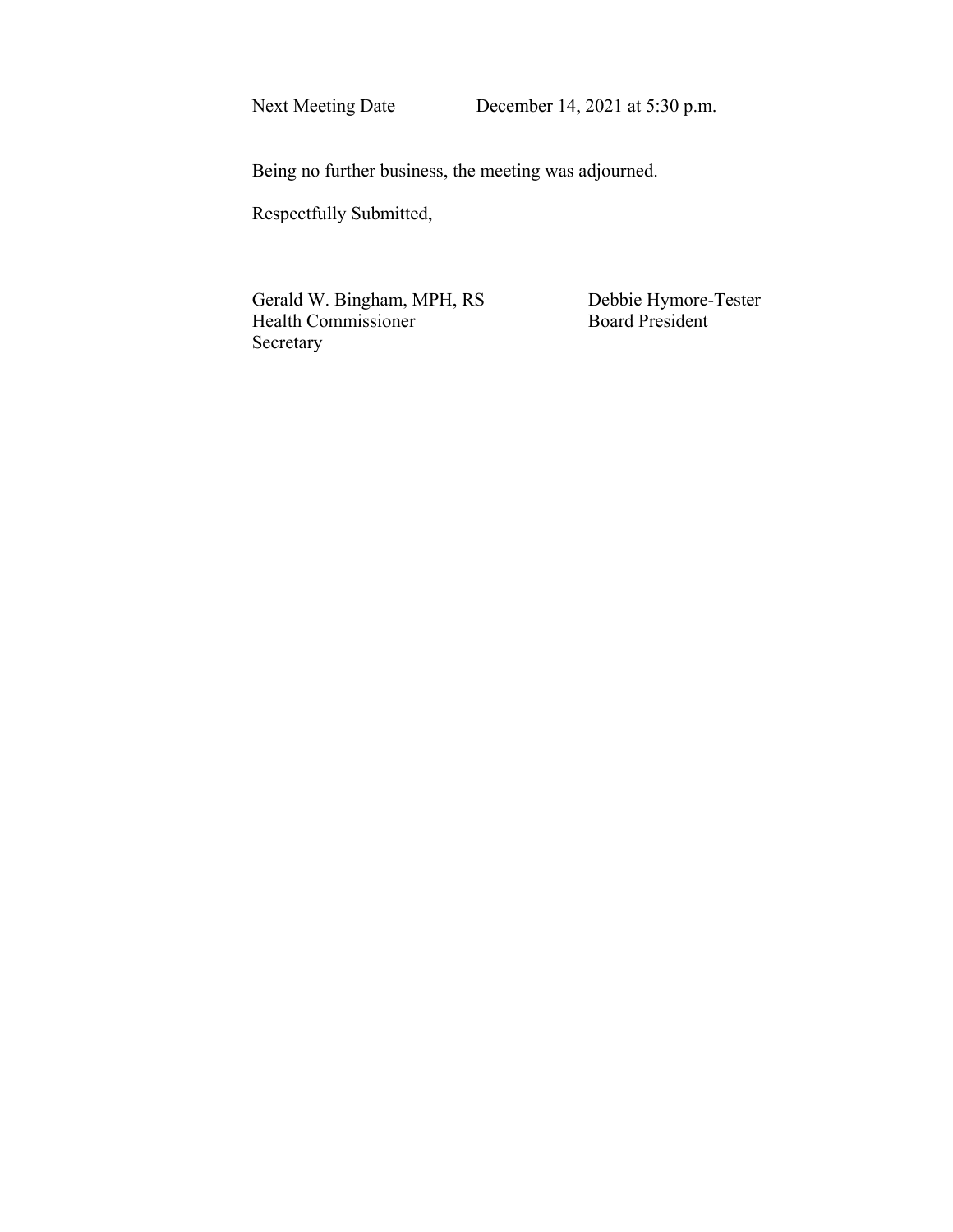

**OTTAWA COUNTY BOARD OF HEALTH MEETING** November 9, 2021

### **ATTENDANCE**

**Print Name** Robert Hathanna Howard Routsol Behnken Jeremy

**Business Name** 

 $with U$ ,  $qf_2/V$  $V_{L57A}$   $V_{L}/I_{A}$ 

 $\sim$ 

The Patio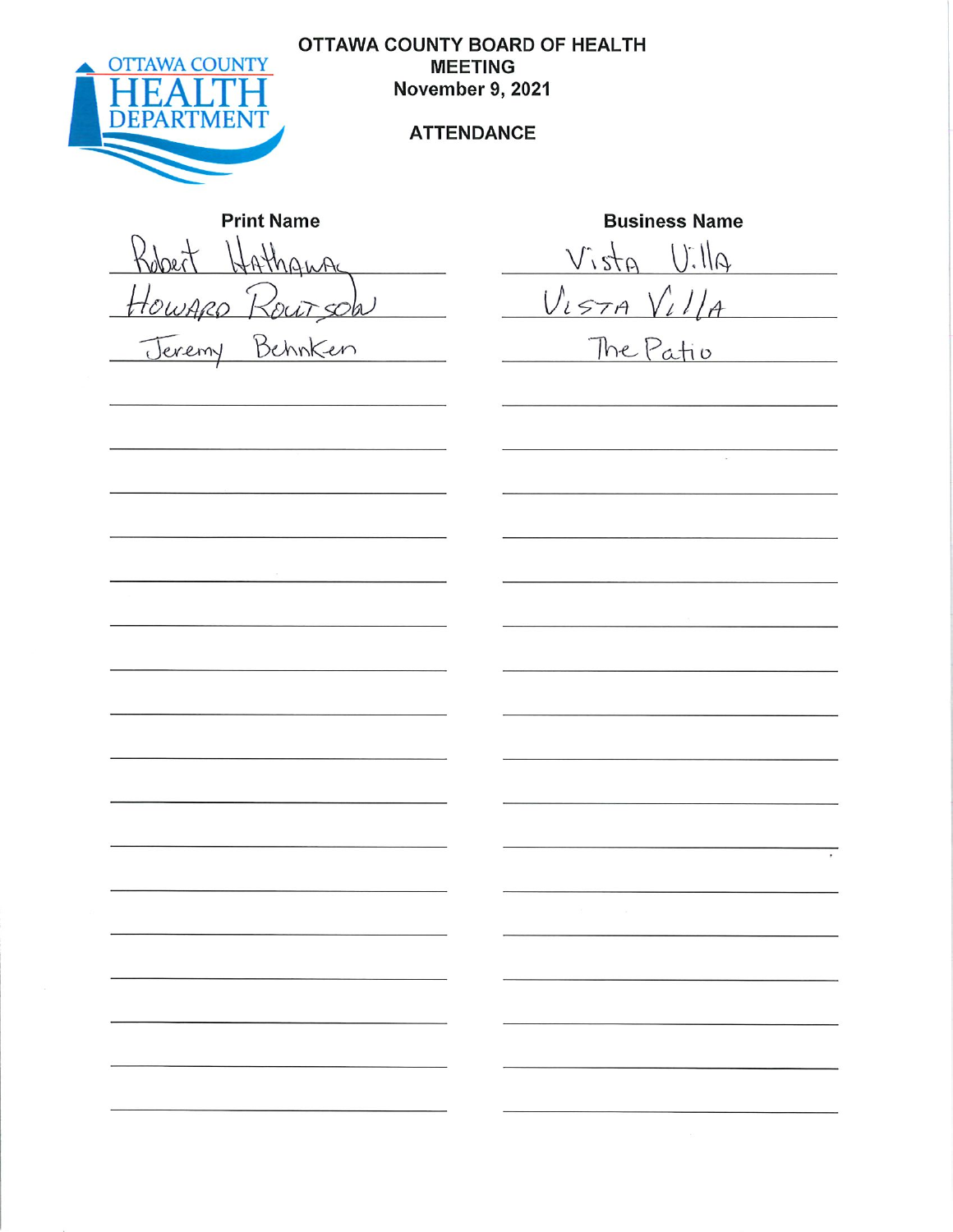# **RESOLUTION 2022-01**

# **Resolution Establishing Retail Food Establishment/ Food Service Operation License Fees in the Ottawa County General Health District**

A resolution amending the fees as they pertain to the Retail Food Establishment/Food Service Operation Program.

Whereas the Ottawa County Board of Health needs fees to conduct the Retail Food Establishment/Food Service Operation Program in order to properly carry out its responsibilities and duties in meeting its obligation to protect the public's health and welfare;

Therefore, under the authority of Section 3709.09 and 3717 of the Ohio Revised Code, be it resolved by the Board of Health of the Ottawa County General Health District that the following fees be adopted.

The cost of a license for a Retail Food Establishment/Food Service Operation as defined in 3717.01 of the Ohio Revised Code shall be any amount determined by the Public Health Council pursuant to Section 3717.25 and 3717.45 of the ORC plus the following fee:

| RFE/FSO                                                                                        | Local Fee                                   | RFE/FSO                                                                                        | Local Fee                                    |
|------------------------------------------------------------------------------------------------|---------------------------------------------|------------------------------------------------------------------------------------------------|----------------------------------------------|
| Level 1<25,000 Sq Ft<br>Level $2<25,000$ Sq Ft<br>Level 3<25,000 Sq Ft<br>Level 4<25,000 Sq Ft | \$91.45<br>\$101.13<br>\$179.75<br>\$223.91 | Level $1>25,000$ Sq Ft<br>Level 2>25,000 Sq Ft<br>Level 3>25,000 Sq Ft<br>Level 4>25,000 Sq Ft | \$125.53<br>\$131.34<br>\$427.63<br>\$452.41 |
| Mobile RFE/FSO                                                                                 |                                             | \$56.03                                                                                        |                                              |
| Temporary Retail Food Establishment/Day<br>Temporary Food Service Operation/Day                |                                             | \$42.88<br>\$42.88                                                                             |                                              |
| Vending Machine Location                                                                       |                                             | \$5.32                                                                                         |                                              |

#### **This resolution shall take effect and be in force from and after the earliest period allowed by law.**

Roll call vote: Ms. Hymore-Tester-\_\_\_\_\_; Dr. Jackson-\_\_\_\_\_; Mr. Deerhake-\_\_\_\_\_; Mr. Schramm-\_\_\_\_\_; Mr. Overmyer-\_\_\_\_\_; Mr. Moritz-\_\_\_\_\_.

### ADOPTED BY THE OTTAWA COUNTY BOARD OF HEALTH THIS 11th DAY OF JANUARY, 2022.

\_\_\_\_\_\_\_\_\_\_\_\_\_\_\_\_\_\_\_\_\_\_\_\_\_\_\_\_\_\_\_\_\_\_ \_\_\_\_\_\_\_\_\_\_\_\_\_\_\_\_\_\_\_\_\_\_\_\_\_\_\_\_\_\_\_\_\_\_\_\_\_\_\_

Ottawa County Board of Health Ottawa County Board of Health

Debra Hymore-Tester, President Gerald W. Bingham, Jr, MPH, RS, Secretary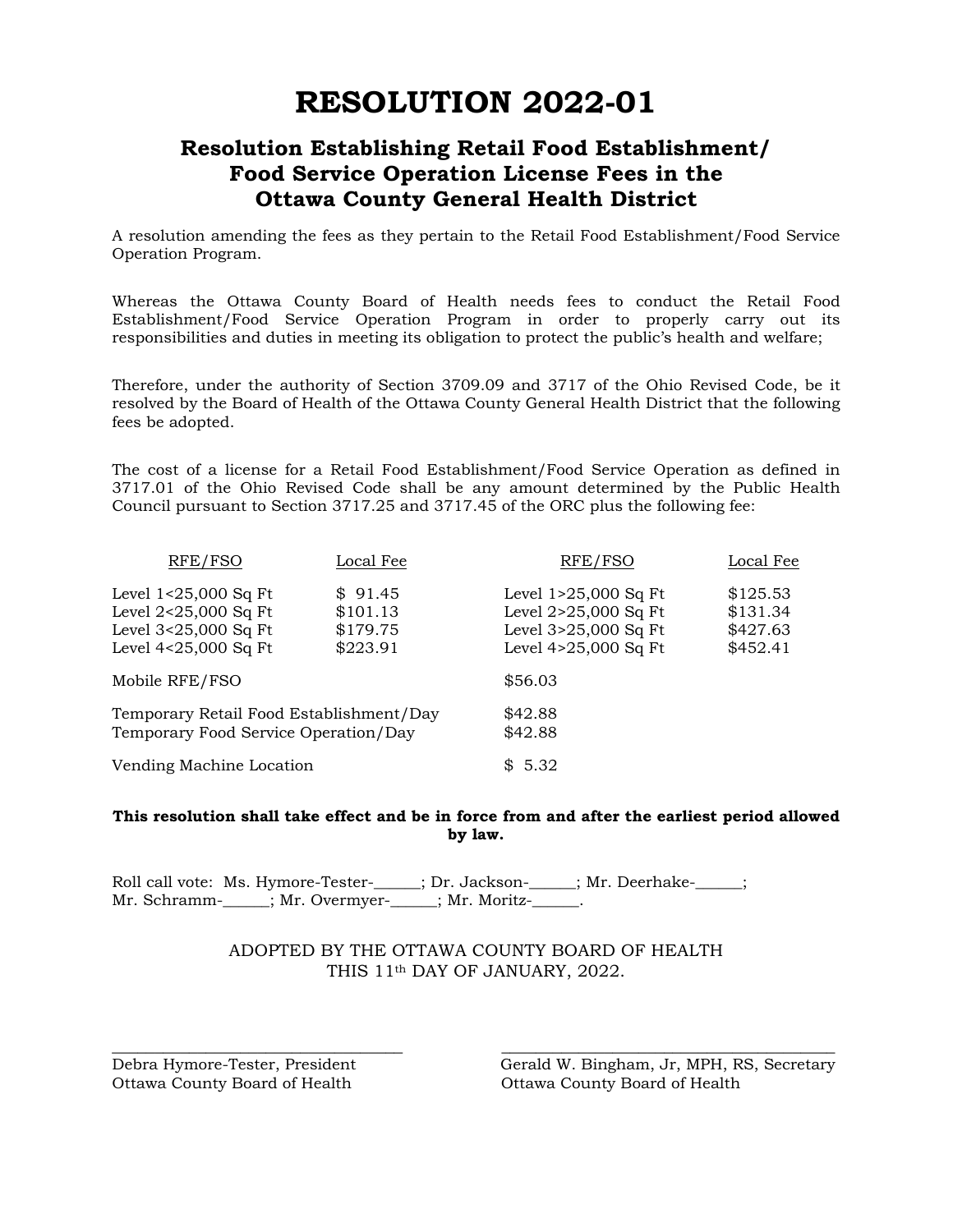# BILLS PAID NOVEMBER 2021

| <b>ALLSHRED SERVICES</b>       | \$82.80     | <b>HYMORE-TESTER</b>            | \$80.00     |
|--------------------------------|-------------|---------------------------------|-------------|
| <b>SHREDDING</b>               |             | <b>BOARD MTG 11/09/21</b>       |             |
| AMAZON CAPITAL SERVICES, INC.  | \$511.42    | HYMORE-TESTER                   | \$80.00     |
| SUPPLIES FOR OCTOBER           |             | <b>FINANCE COMM 11/01/21</b>    |             |
| ANDA, INC.                     | \$304.52    | <b>JACKSON</b>                  | \$80.00     |
| RHWP CONTRACEPTIVES            |             | <b>BOARD MTG 11/09/21</b>       |             |
| AWARD COMPANY OF AMERICA       | \$274.23    | <b>JACKSON</b>                  | \$80.00     |
| EH AWARD PLAQUES               |             | PERSONNEL COMM 11/4/21          |             |
| <b>BINGHAM</b>                 | \$85.00     | JEFF KURAS EXCAVATING, LLC      | \$12,000.00 |
| <b>OEHA CONFERENCE</b>         |             | <b>SEWAGE SYSTEM WPCLF</b>      |             |
| <b>BINGHAM</b>                 | \$76.16     | <b>KROGER</b>                   | \$7.17      |
| TRAVEL - OCTOBER               |             | SUPPLIES - OCTOBER              |             |
| <b>BROWN</b>                   | \$152.88    | <b>MAGRUDER HOSPITAL</b>        | \$97.07     |
| <b>TRAVEL - OCTOBER</b>        |             | LIDOCAINE/EPI                   |             |
| <b>BROWN</b>                   | \$244.80    | <b>MERCK</b>                    | \$2,205.34  |
| CEU EXPENSE - OCTOBER          |             | MMR/VARIVAX                     |             |
| CAPUANO                        | \$6.72      | <b>MERCK</b>                    | \$4,690.38  |
| <b>TRAVEL - OCTOBER</b>        |             | <b>GARDASIL</b>                 |             |
| CASTALIA TRENCHING & READY MIX | \$26,095.00 | <b>MILLER BOAT LINE</b>         | \$300.00    |
| <b>SEWAGE SYSTEM WPCLF</b>     |             | <b>FERRY TICKETS</b>            |             |
| CDW-G GOVERNMENT, INC          | \$801.46    | <b>MORITZ</b>                   | \$80.00     |
| ACROBAT PRO 2020               |             | <b>BOARD MTG 11/09/21</b>       |             |
| CDW-G GOVERNMENT, INC          | \$387.76    | <b>MORITZ</b>                   | \$80.00     |
| <b>COMPUTER EQUIPMENT</b>      |             | <b>FINANCE COMM 11/01/21</b>    |             |
| CROS.NET, INC.                 | \$99.00     | NATIONAL RESTAURANT             | \$1,081.89  |
| ANNUAL DIAL UP FEE             |             | <b>SERV SAFE MATERIAL</b>       |             |
| <b>CROWELL</b>                 | \$15.68     | <b>NIESE</b>                    | \$16.80     |
| <b>TRAVEL - OCTOBER</b>        |             | <b>TRAVEL - OCTOBER</b>         |             |
| <b>DANIELS</b>                 | \$13.44     | NOODLE SOUP                     | \$774.62    |
| TRAVEL - OCTOBER               |             | SUPPLIES FOR OCTOBER            |             |
| <b>DEERHAKE</b>                | \$80.00     | OHIO DIVISION OF REAL ESTATE    | \$10.00     |
| <b>BOARD MTG 11/09/21</b>      |             | BURIAL PERMIT                   |             |
| ERIE COUNTY GENERAL HEALTH     | \$231.00    | OTTAWA COUNTY FCFC              | \$2,000.00  |
| WATER SAMPLES - OCT            |             | 2022 FCFC DUES                  |             |
| <b>FACER</b>                   | \$242.56    | <b>OVERMYER</b>                 | \$80.00     |
| CEU EXPENSE - OCTOBER          |             | PERSONNEL COMM 11/4/21          |             |
| <b>FACER</b>                   | \$320.88    | <b>OVERMYER</b>                 | \$80.00     |
| TRAVEL - OCTOBER               |             | <b>BOARD MTG 11/09/21</b>       |             |
| <b>FOX</b>                     | \$22.40     | PERRY PROTECH                   | \$80.75     |
| TRAVEL - OCTOBER               |             | <b>COPIER SERVICE FOR 12/21</b> |             |
| FP MAILING SOLUTIONS           | \$192.00    | PERRY PROTECH                   | \$90.21     |
| POSTAGE MACH LEASE 10-12       |             | OVERAGE FOR 10/21               |             |
| FP MAILING SOLUTIONS           | \$2,400.00  | <b>QUILL CORPORATION</b>        | \$493.91    |
| REFILL POSTAGE METER           |             | SUPPLIES - OCTOBER              |             |
| <b>GLAXOSMITHLKINE</b>         | \$2,543.45  | RIVERVIEW INDUSTRIES, INC.      | \$717.52    |
| ENGERIX-B/MENVEO/BOOSTRIX      |             | CUST. SERV FOR 10/21            |             |
| <b>HEIN</b>                    | \$164.64    | <b>RUSH</b>                     | \$93.52     |
| <b>TRAVEL - OCTOBER</b>        |             | <b>TRAVEL - OCTOBER</b>         |             |
|                                |             |                                 |             |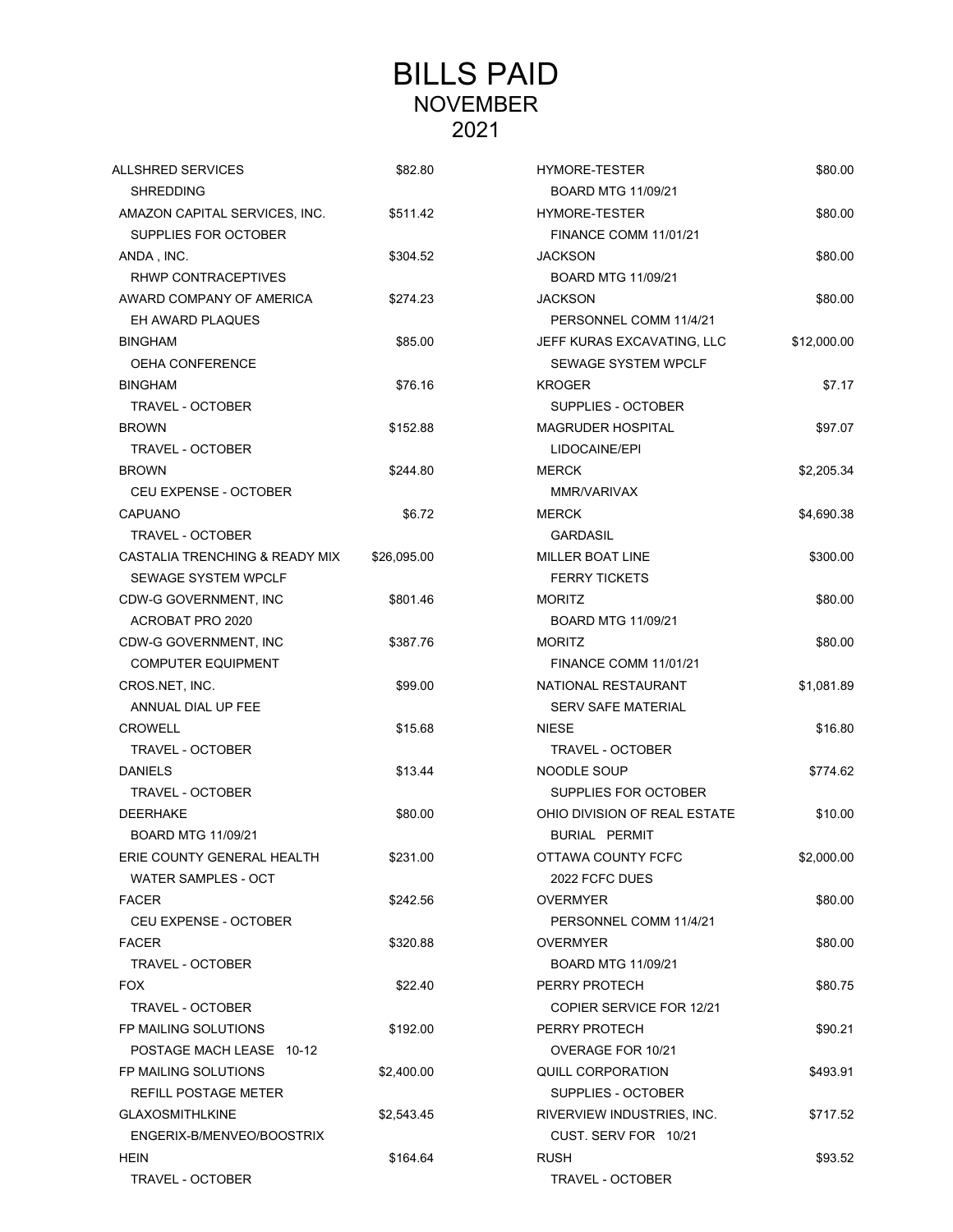| SANDATA TECHNOLOGIES      | \$125.00   |
|---------------------------|------------|
| HOME PRO SERVICES-NOV     |            |
| SANOFI PASTEUR, INC.      | \$4,994.49 |
| <b>PREVNAR</b>            |            |
| <b>SCHRAMM</b>            | \$80.00    |
| <b>BOARD MTG 11/09/21</b> |            |
| <b>SCHRAMM</b>            | \$80.00    |
| PERSONNEL COMM 11/4/21    |            |
| <b>SCHRINER</b>           | \$100.00   |
| SRVCS 11/12/21            |            |
| SEQIRUS USA INC.          | \$4,166.44 |
| <b>FLUAD QIV</b>          |            |
| <b>SEQIRUS USA INC.</b>   | \$3,855.34 |
| <b>FLUCELVAX</b>          |            |
| SHOPLET.COM               | \$880.73   |
| SUPPLIES FOR OCTOBER      |            |
| <b>STAPLES</b>            | \$2,725.51 |
| SUPPLIES - OCTOBER        |            |
| TheraCom LLC              | \$1,173.06 |
| <b>NEXPLANON</b>          |            |
| TRISTANO                  | \$146.16   |
| <b>TRAVEL - OCTOBER</b>   |            |
| ULINE                     | \$3,439.14 |
| SUPPLIES FOR OCTOBER      |            |
| UNITED PARCEL SERVICE     | \$22.85    |
| SERVICES FOR 10/21        |            |
| UNITED PARCEL SERVICE     | \$39.33    |
| SERVICES FOR 11/21        |            |
| <b>VERIZON WIRELESS</b>   | \$388.21   |
| <b>CELL PHONES</b>        |            |
| <b>WADE</b>               | \$8.96     |
| <b>TRAVEL - OCTOBER</b>   |            |
| <b>WITTMAN</b>            | \$31.36    |
| <b>TRAVEL - OCTOBER</b>   |            |